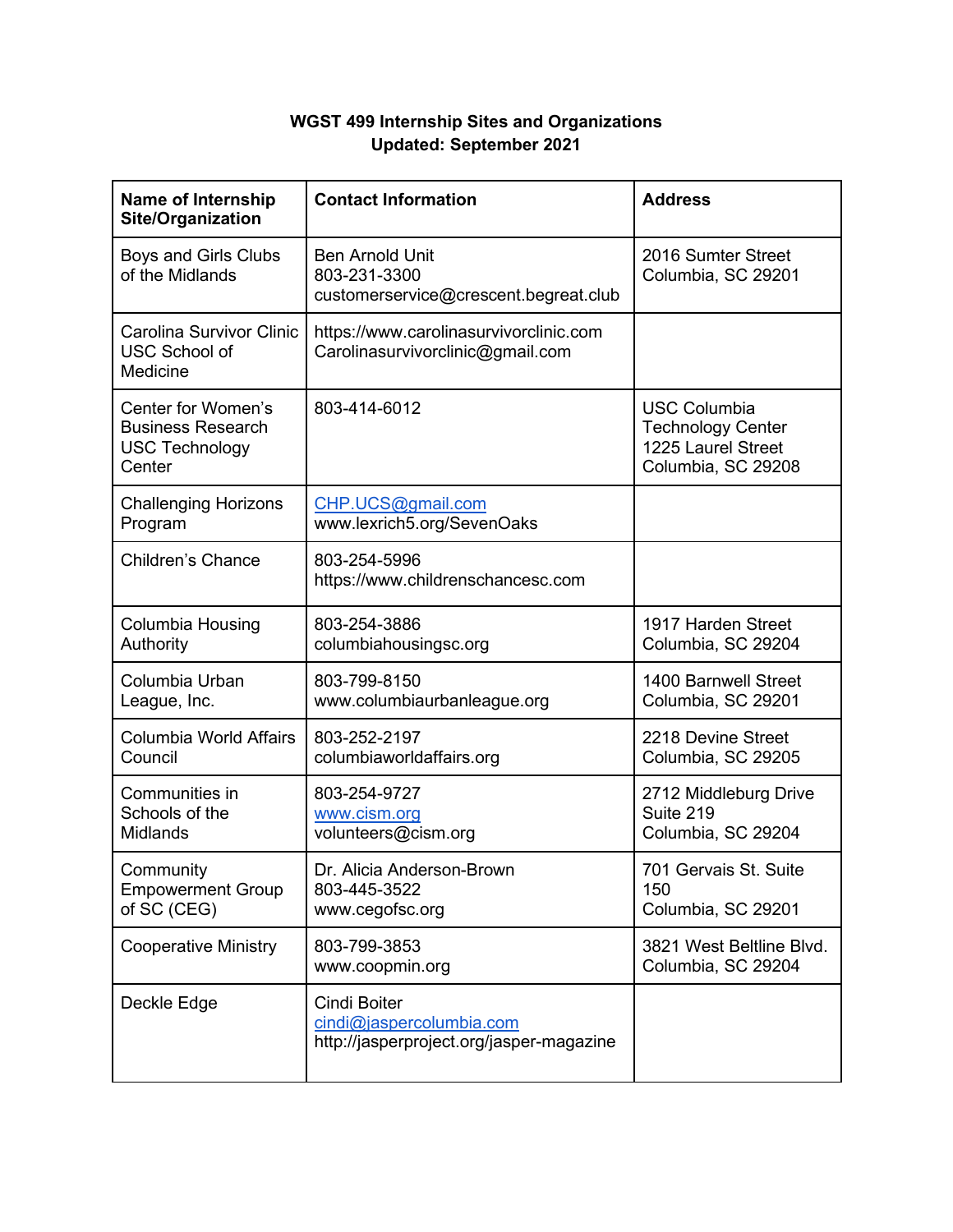| Epworth Children's<br>Home                                              | <b>Beth Robinson</b><br>brobinson@epworth.sc.org                                                                                       | 2900 Millwood Avenue<br>Columbia, SC 29204                |
|-------------------------------------------------------------------------|----------------------------------------------------------------------------------------------------------------------------------------|-----------------------------------------------------------|
| <b>Girl Scouts of South</b><br>Carolina Mountains to<br><b>Midlands</b> | https://www.gssc-mm.org/en/for-<br>volunteers/why-volunteer.html                                                                       |                                                           |
| <b>Girls Block SC</b>                                                   | https://girlsblocksc.org/home-1                                                                                                        | 1600 Main Street<br>Columbia, SC 29201                    |
| <b>Girls Rock Columbia</b>                                              | Jessica Oliver, Executive Director<br>https://girlsrockcolumbia.org/                                                                   | 1219 Taylor Street<br>Columbia, SC 29201                  |
| Hannah House and<br>Empowered<br>Connections                            | Kiwan Fitch, Director<br>803-771-4357<br>Christcentralministries.org<br>hannahhouse@ccmins.com                                         | 1726 Sumter Street<br>Columbia, SC 29201                  |
| <b>Harriet Hancock LGBT</b><br>Center                                   | 803-771-7713<br>info[@]harriethancockcenter.org<br>http://harriethancockcenter.org/                                                    | 1108 Woodrow Street<br>Columbia, SC 29205                 |
| <b>UofSC Health and</b><br><b>Wellness Programs</b>                     | https://sc.edu/about/offices and division<br>s/health services/                                                                        | University of South<br>Carolina                           |
| Historic Columbia                                                       | <b>Betsy Kleinfelder</b><br>803-252-1770<br>bkleinfelder@historiccolumbia.org<br>https://www.historiccolumbia.org                      | 1601 Richland Street<br>Columbia, SC 29201                |
| Homeless No More                                                        | (803) 602-6379<br>https://www.homelessnomoresc.org<br>info@homelessnomoresc.org                                                        | 2411 Two Notch Road<br>Columbia, SC 29204                 |
| Jasper Magazine                                                         | http://jasperproject.org<br>info@jasperproject.org                                                                                     |                                                           |
| Junior Achievement of<br><b>Greater South Carolina</b>                  | https://greatersc.ja.org<br>803-252-1974                                                                                               | 2711 Middleburg Drive,<br>Suite 301<br>Columbia, SC 29204 |
| <b>Juvenile Arbitration</b><br>Program                                  | 803-785-8355<br>https://lex-<br>co.sc.gov/sites/default/files/Documents/L<br>exington%20County/Residents/Agencies<br>/Brochure2006.pdf | 205 East Main Street,<br>Room 211 Lexington,<br>SC 29072  |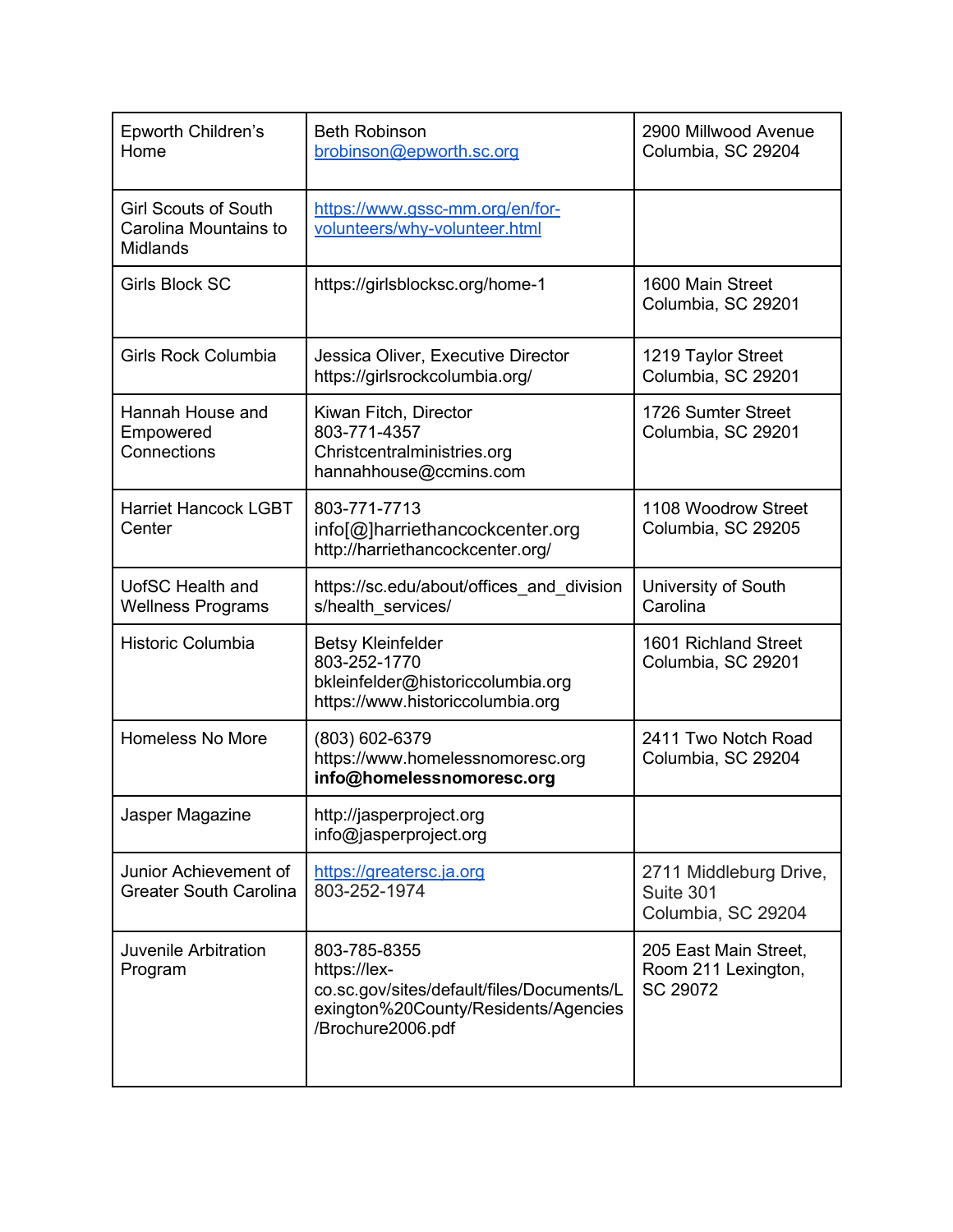| <b>Killingsworth Homeless</b><br>Outreach                                   | http://killingsworth-home.com<br>803 771-6359<br><b>Evelyn Colter Sims</b><br>info@killingsworth.org                                        | 1831 Pendleton Street,<br>Columbia, SC 29201                                        |
|-----------------------------------------------------------------------------|---------------------------------------------------------------------------------------------------------------------------------------------|-------------------------------------------------------------------------------------|
| League of Women<br><b>Voters</b>                                            | https://my.lwv.org/south-<br>carolina/columbia-area<br>(803) 665-1768                                                                       | P. O. Box 12541<br>Columbia, SC 29211                                               |
| <b>National Organization</b><br>for Women (NOW),<br>Columbia                | https://www.columbianow.org                                                                                                                 |                                                                                     |
| New Morning<br>Foundation                                                   | https://newmorning.org<br>803-929-0088                                                                                                      | 1501 Main St #150,<br>Columbia, SC 29201                                            |
| <b>Office of Multicultural</b><br><b>Student Affairs at</b><br><b>UofSC</b> | https://sc.edu/about/offices and division<br>s/multicultural student affairs/<br>803-777-7716<br>saomsa@mailbox.sc.edu                      | <b>Russell House West</b><br>Wing<br>Suite 115<br>Columbia, SC 29208                |
| <b>Palmetto AIDS Life</b><br><b>Support Services</b>                        | http://palss.org<br>info@palss.org<br>803-779-7257                                                                                          | 2638 Two Notch Rd<br><b>Ste 108</b><br>Columbia, South<br>Carolina 29204            |
| <b>Planned Parenthood</b>                                                   | https://www.plannedparenthood.org/healt<br>h-center/south-<br>carolina/columbia/29204/columbia-<br>health-center-2646-90860<br>803-256-4908 | 2712 Middleburg Drive<br>Suite 107<br>Columbia, SC 29204                            |
| <b>Richland Library</b>                                                     | https://www.richlandlibrary.com<br>Cathy Dolan<br>cdolan@richlandlibrary.com<br>803-929-3436                                                | 1431 Assembly St,<br>Columbia, SC 29201                                             |
| <b>Sexual Assault</b><br>Violence Intervention<br>and Prevention<br>(SAVIP) | https://sc.edu/safety/interpersonal-<br>violence/index.php<br>803-777-8248                                                                  | <b>UofSC</b><br><b>Thomson Building</b><br>1409 Devine Street<br>Columbia, SC 29208 |
| <b>Sexual Trauma</b><br>Services of the<br>Midlands                         | <u>https://www.stsm.org</u><br>sarahi@stsm.org<br>(803) 790-8208.                                                                           | 3830 Forest Drive, Suite<br>201<br>Columbia, South<br>Carolina 29204                |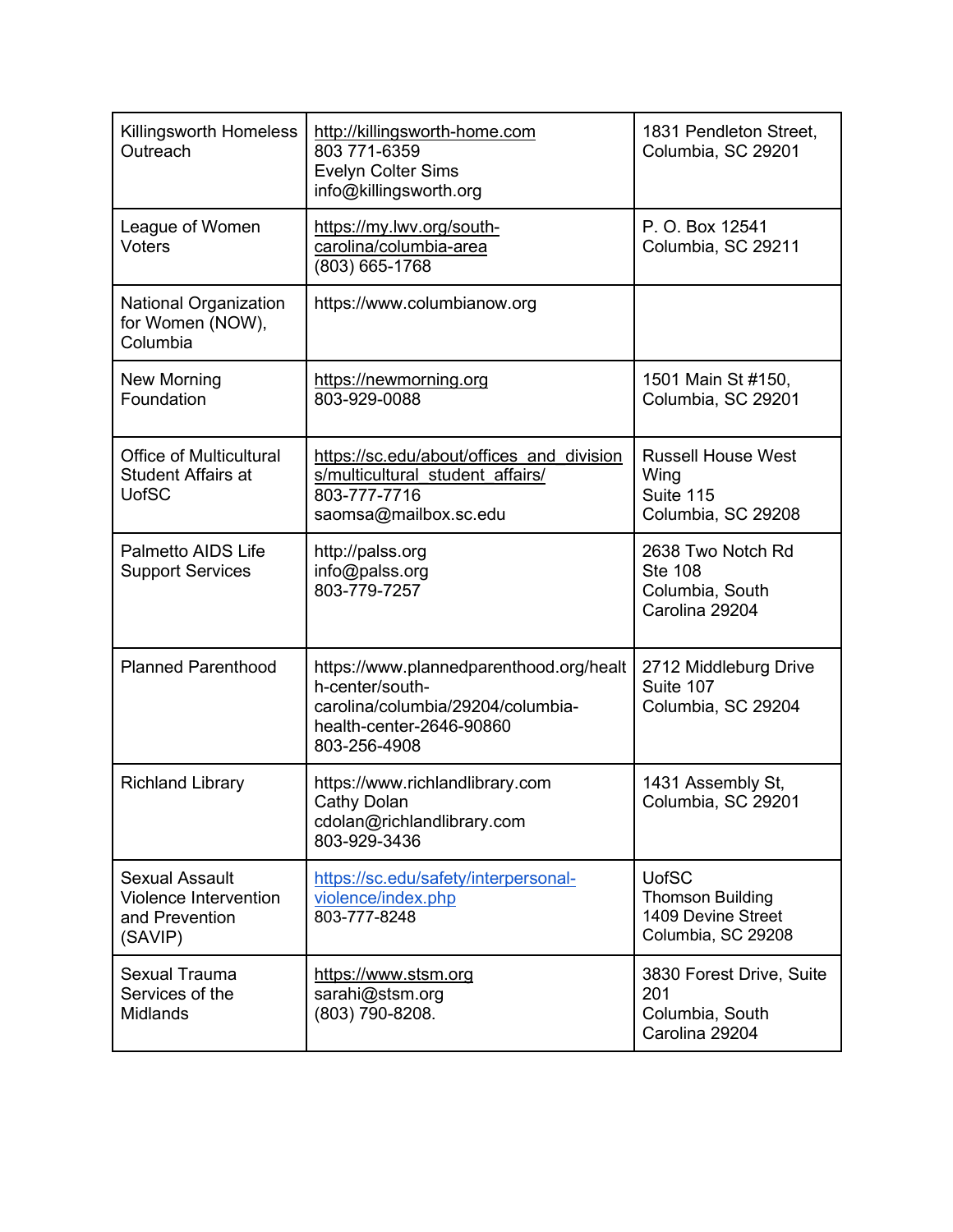| Sistercare, Inc.                                                                                                                      | https://www.sistercare.org<br>803-926-0505                                                              | P.O. Box 1029<br>Columbia, SC 292                            |
|---------------------------------------------------------------------------------------------------------------------------------------|---------------------------------------------------------------------------------------------------------|--------------------------------------------------------------|
| South Carolina<br><b>Coalition Against</b><br>Domestic Violence and<br>Assault (SCCADVASA)                                            | https://www.sccadvasa.org/get-help/<br>info@sccadvasa.org<br>803-256-2900                               |                                                              |
| South Carolina<br><b>Coalition for Healthy</b><br><b>Families</b>                                                                     | https://www.scwren.org/projects/sc-<br>coalition-healthy-families/<br>(803) 939-2192<br>info@scwren.org | 1201 Main Street,<br><b>Suite 1820</b><br>Columbia, SC 29201 |
| South Carolina<br>Department of Health<br>and Environmental<br>Control (DHEC)-<br><b>Maternal and Child</b><br><b>Health Programs</b> | https://scdhec.gov/about-dhec/dhec-<br>programs-divisions<br>info@dhec.sc.gov                           | 2600 Bull Street<br>Columbia, SC 29201                       |
| South Carolina<br>Department of Juvenile<br>Justice                                                                                   | https://djj.sc.gov<br>803-896-9749                                                                      | 4900 Broad River Road<br>Columbia, SC 29212                  |
| South Carolina<br>Department of<br>Probation, Parole and<br><b>Pardon Services</b>                                                    | https://www.dppps.sc.gov<br>803-734-9220                                                                | 293 Greystone<br>Boulevard, Columbia,<br>SC 29210            |
| South Carolina<br>Equality                                                                                                            | http://www.equalmeanseveryone.org                                                                       |                                                              |
| South Carolina House<br>of Representatives                                                                                            | www.scstatehouse.gov<br>803-734-2402                                                                    | <b>SC State House</b><br>Columbia, SC 29201                  |
| South Carolina<br>Philharmonic                                                                                                        | https://www.scphilharmonic.com<br>803-771-7937                                                          | 1704 Main St Suite 100,<br>Columbia, SC 29201                |
| The Nurturing Center                                                                                                                  | https://thenurturingcenter.org<br>contact@thenurturingcenter.org<br>(803) 771-4160                      | 1332 Pickens St,<br>Columbia, SC 29201                       |
| United Way of the<br><b>Midlands</b>                                                                                                  | https://www.uway.org<br>803-733-5400                                                                    | 1818 Blanding Street<br>Columbia, SC 29201                   |